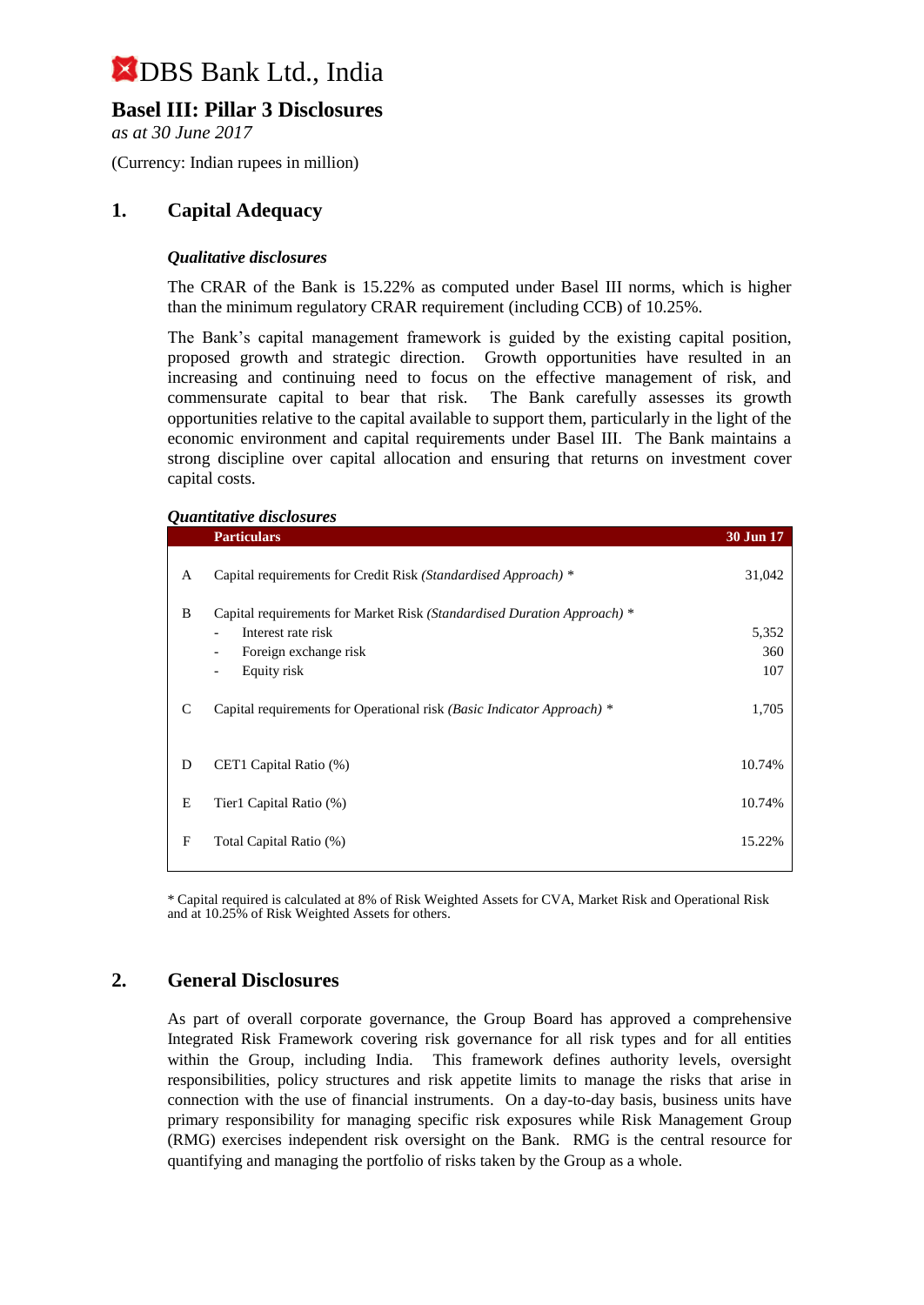## **Basel III: Pillar 3 Disclosures**

*as at 30 June 2017*

(Currency: Indian rupees in million)

## **2. General Disclosures** *(Continued)*

### *A) General Disclosures for Credit Risk*

#### *Qualitative Disclosures*

#### **Credit Risk Management Policy**

The credit policies and basic procedures of the Bank relating to its lending activities are contained in the Local Credit / Loan Policy of the Bank, Core Credit Policy at Singapore and the Credit Manual. These are based on the general credit principles, directives / guidelines issued by the RBI from time to time as well as instructions and guidelines of DBS Bank Ltd, Singapore (hereinafter referred to as 'the Head Office'). In the unlikely event of any conflict amongst the RBI guidelines and Head Office Guidelines, the more conservative policy / guideline is followed.

The Core Credit Policy and the Credit / Loan policy outlines the Bank's approach to Credit Risk Management and sets out the rules and guidelines under which the Bank would develop and grows its lending business. These policies provide guidance to the Bank's Corporate Banking, SME Banking and Financial Institutions Group to manage the growth of their portfolio of customer assets in line with the Bank's credit culture and profitability objectives, taking into account the capital needed to support the growth.

Supplementary policies to the main Core Credit Policy and the Credit / Loan policy have also been laid out, for certain types of lending and credit-related operations. These include subject specific policies relating to risk ratings, Default policy, Specialized Lending etc., as well as guidelines for Real Estate lending, NBFC lending, hedging of FX exposures, credit risk mitigation, sectoral and individual / group borrower limits, bridge loans, bill discounting, etc.

The Credit Risk management approach for Consumer banking business is derived from the Consumer Banking Credit Risk Policy (CBCRP), supplemented by the Risk Acceptance Criteria (RACs). These policies provide guidance on various aspects such as Policy Governance, Roles & Responsibilities, Credit Approval, Credit Management Process, evaluation of higher Risk Credits etc.

Responsibility for monitoring post-approval conditions resides with the Credit Control Unit (CCU), which reports in to Head of CCU in Singapore, with local oversight of the Senior Risk Executive (SRE) in India. The responsibility for risk reporting is with the Credit Risk - COO team which reports to the SRE in India. The Risk Based Supervision (RBS) submission to RBI contains further details on the same.

Advances are classified into performing and non-performing advances (NPAs) as per RBI guidelines. NPA's are further classified into sub-standard, doubtful and loss assets based on the criteria stipulated by RBI.

| <b>Credit Exposure</b> |                  |
|------------------------|------------------|
| <b>Particulars</b>     | <b>30 Jun 17</b> |
| Fund Based *           | 225,941          |
| Non Fund Based **      | 211,145          |

#### *Quantitative Disclosures*

\* Represents Gross Advances and Bank exposures.

\*\* Represents trade and unutilized exposures after applying credit conversion factor and Credit equivalent of FX/derivative exposures.

The Bank does not have overseas operations and hence exposures are restricted to the domestic segment.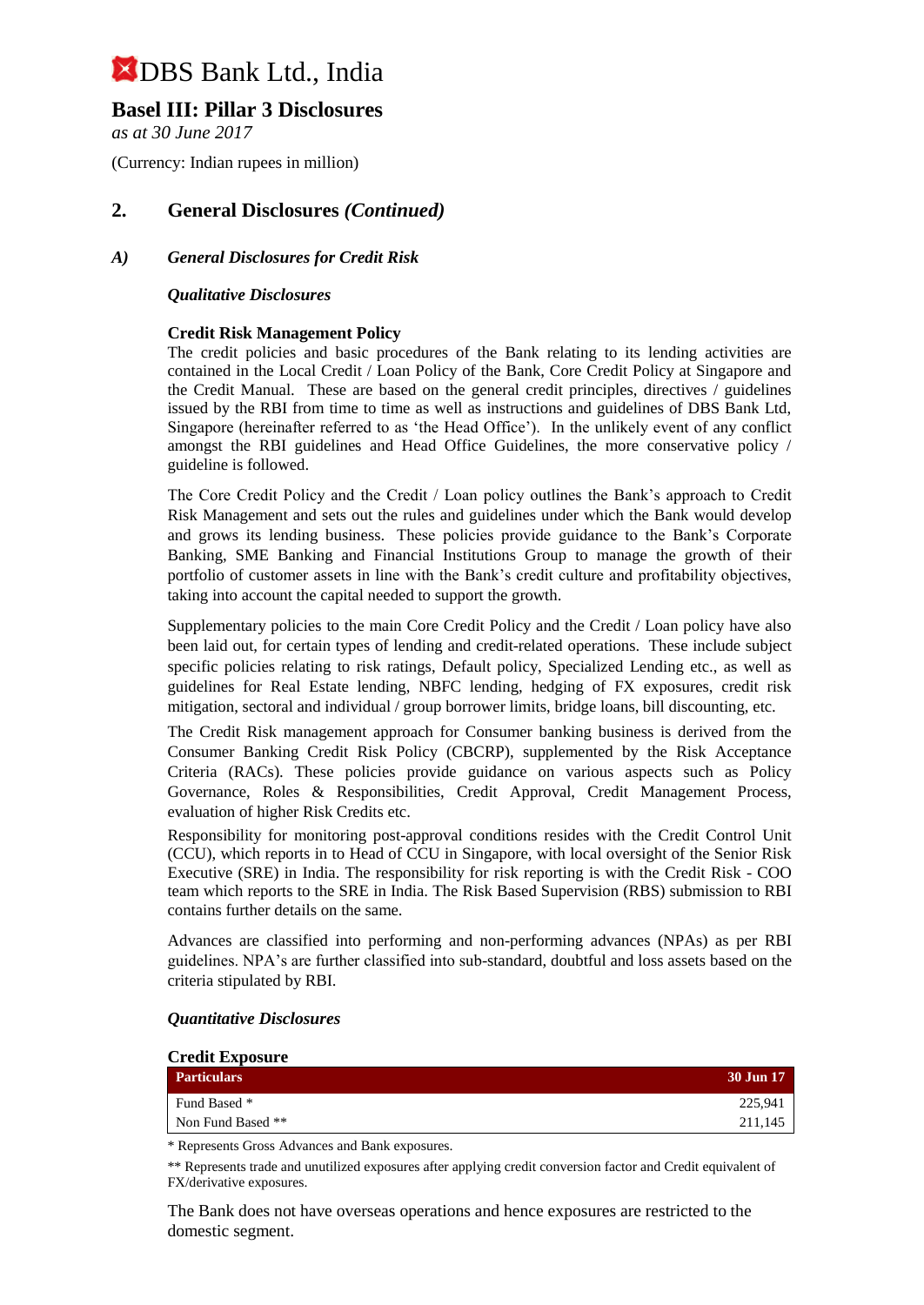## **Basel III: Pillar 3 Disclosures**

*as at 30 June 2017*

(Currency: Indian rupees in million)

## **2. General Disclosures** *(Continued)*

### *Quantitative Disclosures (Continued)*

### **Industry wise Exposures (Fund Based exposures)**

| <b>Industry</b>                                                                  | 30 Jun 17 |
|----------------------------------------------------------------------------------|-----------|
| Bank *                                                                           | 76,778    |
| Construction                                                                     | 16,661    |
| Infrastructure - Telecommunication                                               | 11,647    |
| Gas/LNG (storage and pipeline)                                                   | 10,541    |
| Chemicals and Chemical Products (Dyes, Paints, etc.) - Drugs and Pharmaceuticals | 10,441    |
| Home Loan                                                                        | 9,190     |
| Mining and Quarrying - Others                                                    | 7,508     |
| Petroleum (non-infra), Coal Products (non-mining) and Nuclear Fuels              | 7,110     |
| Basic Metal & Metal products - Iron and Steel                                    | 6,539     |
| Chemicals and Chemical Products (Dyes, Paints, etc.) - Others                    | 6,411     |
| Vehicles, Vehicle Parts and Transport Equipments                                 | 5,756     |
| Non-Banking Financial Institutions/Companies                                     | 5,536     |
| <b>Metal and Metal Products</b>                                                  | 4,627     |
| Chemicals and Chemical Products (Dyes, Paints, etc.) - Fertilisers               | 4,179     |
| Food Processing - Others                                                         | 3,997     |
| Infrastructure - Electricity (generation-transportation and distribution)        | 3,814     |
| Food Processing - Edible Oils and Vanaspati                                      | 3,606     |
| Paper and Paper Products                                                         | 3,336     |
| All Engineering - Others                                                         | 3,187     |
| Other Industries                                                                 | 2,810     |
| <b>Trading Activity</b>                                                          | 2,800     |
| Rubber, Plastic and their Products                                               | 2,615     |
| Loan Against Property                                                            | 1,844     |
| <b>Retail Trade</b>                                                              | 1,805     |
| All Engineering - Electronics                                                    | 1,536     |
| <b>Transport Operators</b>                                                       | 1,303     |
| <b>Professional Services</b>                                                     | 1,228     |
| Textiles - Others                                                                | 1,180     |
| Computer Software                                                                | 1,152     |
| Wholesale Trade (other than Food Procurement)                                    | 1,095     |
| <b>Other Services</b>                                                            | 1,062     |
| Wood and Wood Products                                                           | 840       |
| Tourism, Hotel and Restaurants                                                   | 837       |
| <b>Beverages</b>                                                                 | 698       |
| Infrastructure - Transport - Roadways                                            | 623       |
| Tea                                                                              | 518       |
| Leather and Leather products                                                     | 361       |
| Glass & Glassware                                                                | 347       |
| Coffee                                                                           | 268       |
| Sugar                                                                            | 143       |
| Cement and Cement Products                                                       | 12        |
| <b>Total Credit Exposure (fund based)</b>                                        | 225,941   |

\* Includes advances covered by Letters of Credit issued by other Banks.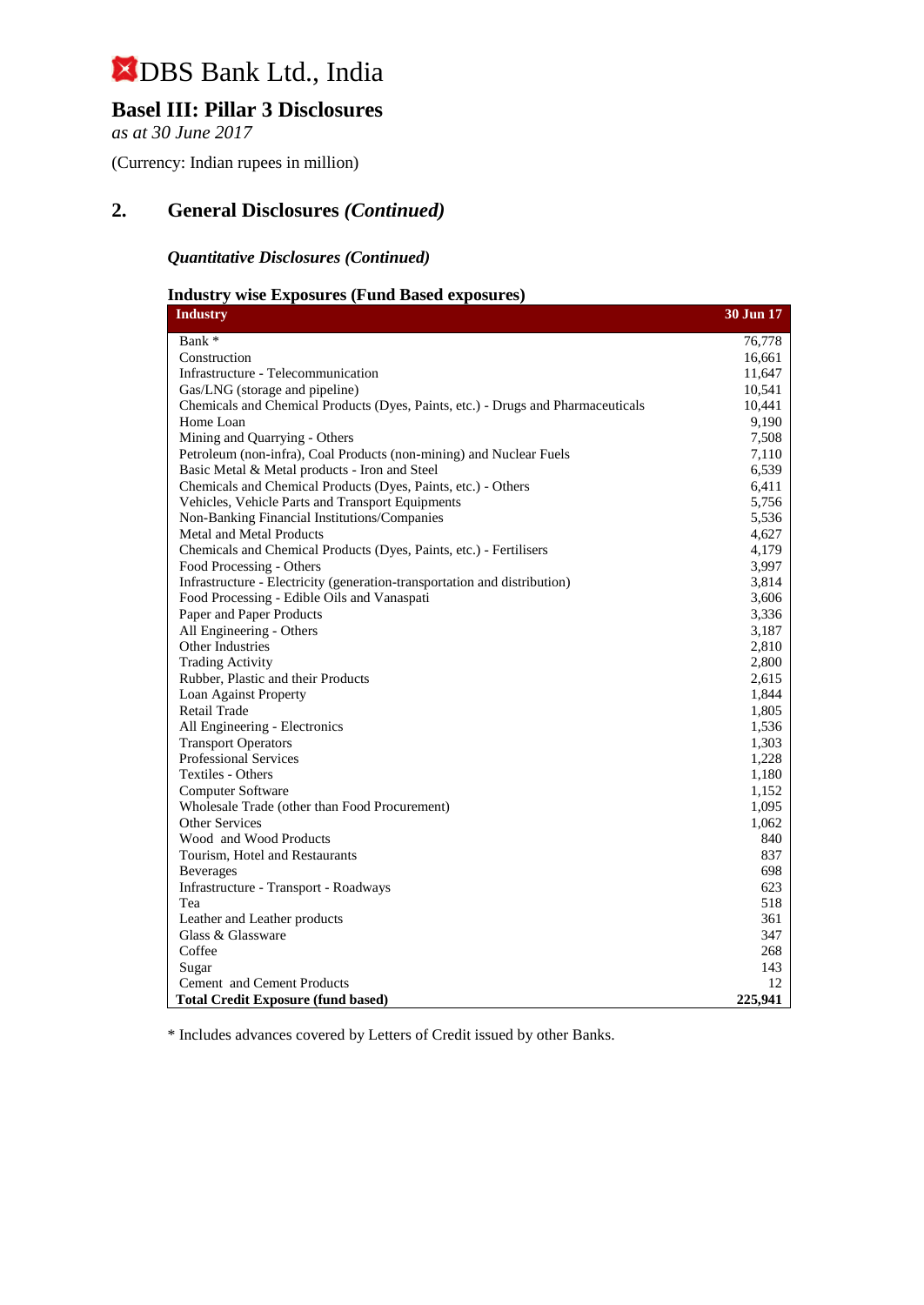## **Basel III: Pillar 3 Disclosures**

*as at 30 June 2017*

(Currency: Indian rupees in million)

## **2. General Disclosures** *(Continued)*

*Quantitative Disclosures (Continued)*

## **Industry wise Exposures (Non - Fund Based exposures)**

| <b>Industry</b>                                                                  | 30 Jun 17 |
|----------------------------------------------------------------------------------|-----------|
| <b>Banks</b>                                                                     | 68,564    |
| <b>Financial Institutions</b>                                                    | 42,521    |
| Infrastructure - Electricity (generation-transportation and distribution)        | 9,786     |
| <b>Metal and Metal Products</b>                                                  | 8,863     |
| <b>Retail Others</b>                                                             | 6,714     |
| Non-Banking Financial Institutions/Companies                                     | 6,372     |
| <b>Trading Activity</b>                                                          | 6,249     |
| Petroleum (non-infra), Coal Products (non-mining) and Nuclear Fuels              | 6,182     |
| Infrastructure - Transport - Ports                                               | 5,582     |
| Construction                                                                     | 5,517     |
| <b>Other Industries</b>                                                          | 5,423     |
| Infrastructure - Energy - Oil/Gas/Liquefied Natural Gas (LNG) storage facility   | 4,846     |
| Infrastructure - Telecommunication                                               | 4,294     |
| Vehicles, Vehicle Parts and Transport Equipments                                 | 3,069     |
| Computer Software                                                                | 2,530     |
| Chemicals and Chemical Products (Dyes, Paints, etc.) - Others                    | 2,378     |
| Basic Metal & Metal products - Iron and Steel                                    | 2,356     |
| Chemicals and Chemical Products (Dyes, Paints, etc.) - Drugs and Pharmaceuticals | 2,328     |
| Cement and Cement Products                                                       | 2,027     |
| Mining and Quarrying - Others                                                    | 1,601     |
| All Engineering - Electronics                                                    | 1,595     |
| Rubber, Plastic and their Products                                               | 1,444     |
| Food Processing - Edible Oils and Vanaspati                                      | 1,189     |
| All Engineering - Others                                                         | 1,159     |
| Chemicals and Chemical Products (Dyes, Paints, etc.) - Fertilisers               | 1,116     |
| <b>Professional Services</b>                                                     | 1,091     |
| Paper and Paper Products                                                         | 1,085     |
| Food Processing - Others                                                         | 1,023     |
| Other Services                                                                   | 885       |
| Infrastructure - Energy - others                                                 | 879       |
| Petro-chemicals                                                                  | 446       |
| Textiles - Others                                                                | 324       |
| <b>Transport Operators</b>                                                       | 323       |
| <b>Beverages</b>                                                                 | 314       |
| Wholesale Trade (other than Food Procurement)                                    | 251       |
| Wood and Wood Products                                                           | 238       |
| Glass & Glassware                                                                | 179       |
| Coal                                                                             | 125       |
| Infrastructure - Transport - Roadways                                            | 100       |
| Food processing - Coffee                                                         | 57        |
| Food processing - Sugar                                                          | 43        |
| Infrastructure - Water sanitation                                                | 42        |
| Food Processing - Tea                                                            | 17        |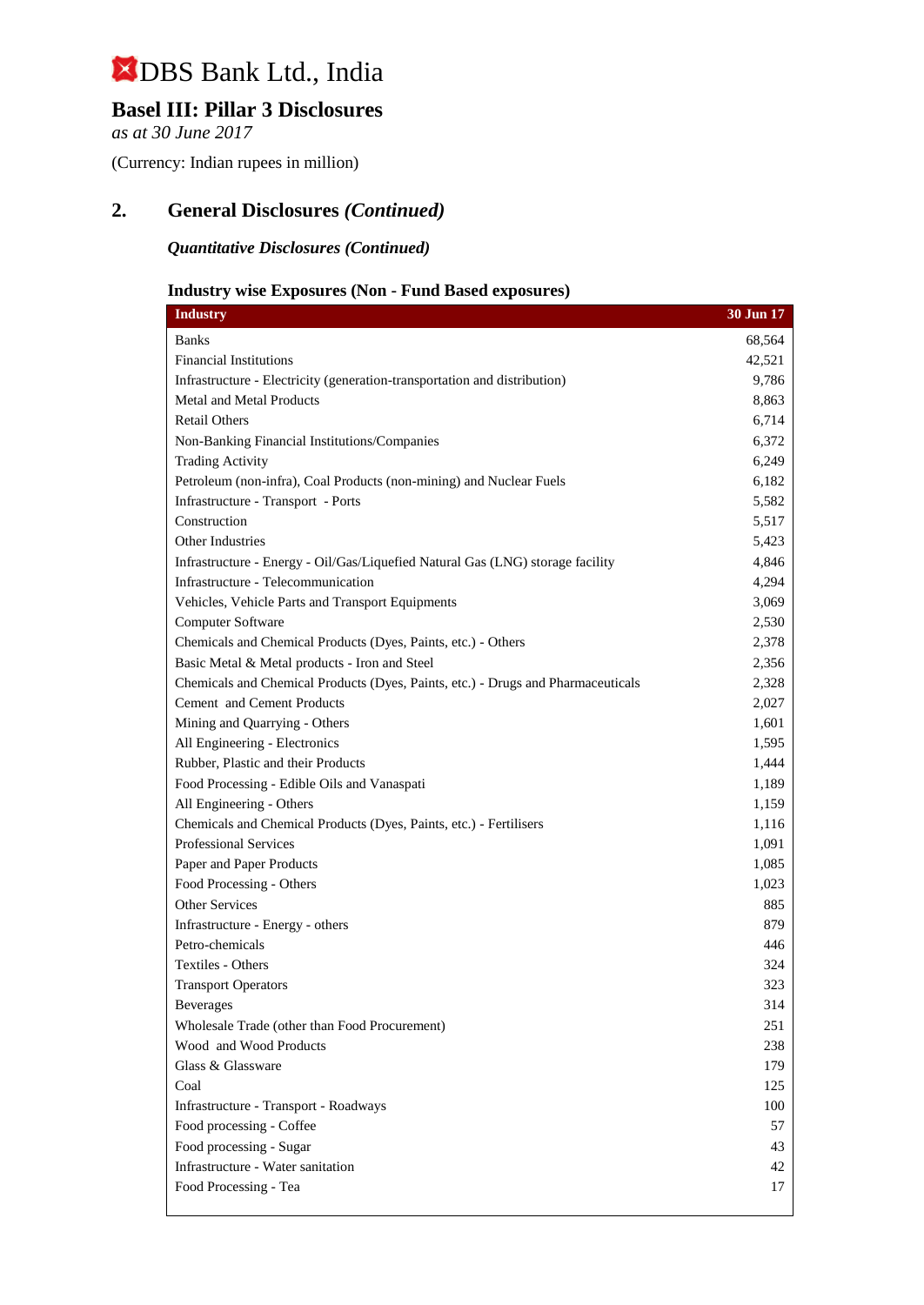## **Basel III: Pillar 3 Disclosures**

*as at 30 June 2017*

(Currency: Indian rupees in million)

## **2. General Disclosures** *(Continued)*

*Quantitative Disclosures (Continued)*

## **Industry wise Exposures (Non - Fund Based exposures)**

| <b>Industry</b> <i>(Continued)</i>            | 30 Jun 17 |
|-----------------------------------------------|-----------|
| Leather and Leather products                  |           |
| Tourism, Hotel and Restaurants                |           |
| Shipping                                      |           |
| <b>Textiles - Spinning Mills</b>              |           |
| <b>Total Credit Exposure (non-fund based)</b> | 211,145   |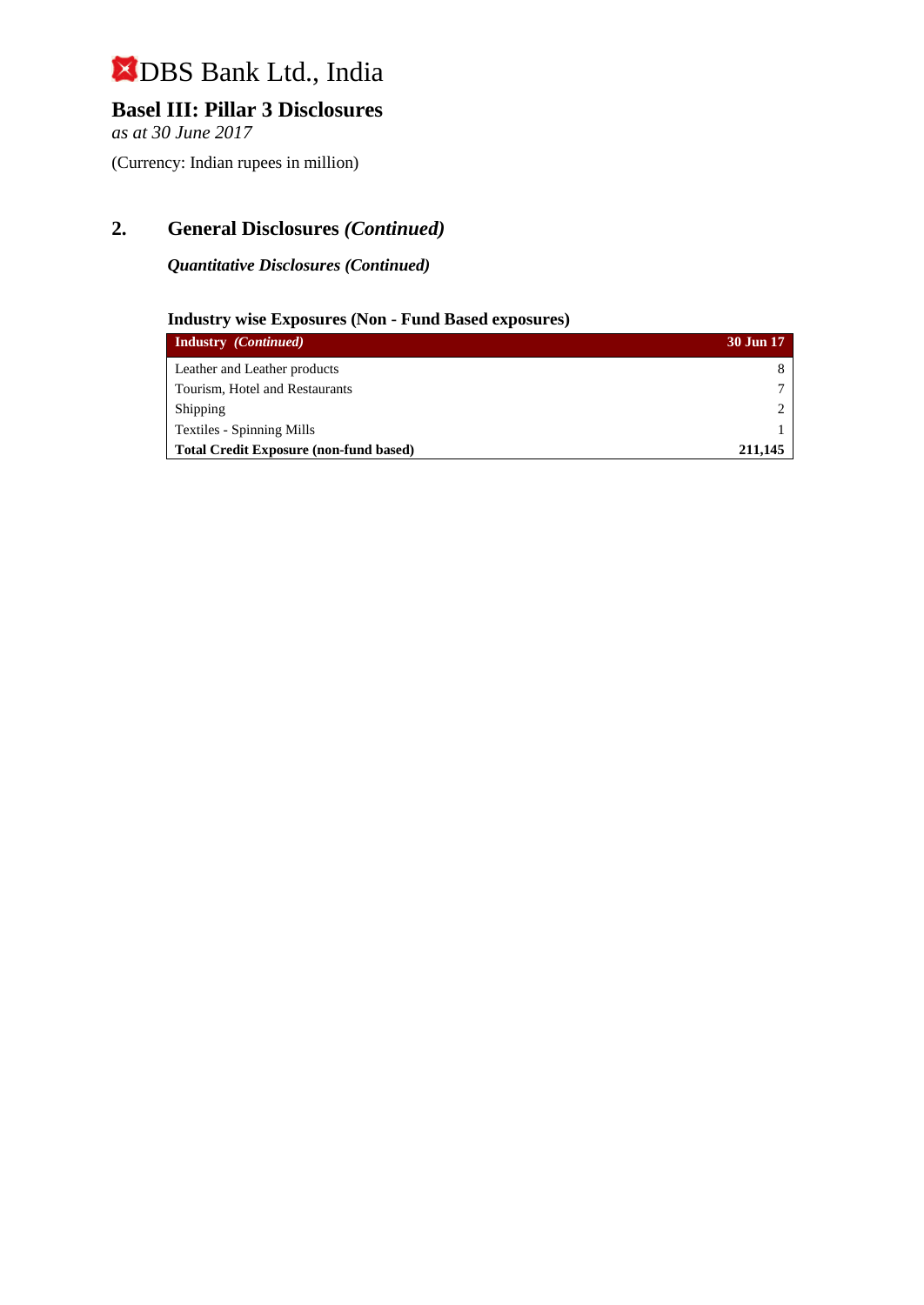## **Basel III: Pillar 3 Disclosures**

*as at 30 June 2017*

(Currency: Indian rupees in million)

## **2. General Disclosures** *(Continued)*

## **Maturity of Assets as at 30 June 2017**

| <b>Particulars</b> | Cash           | <b>Balance with RBI</b> | <b>Balance with Banks</b> | <b>Investments</b> | <b>Loans &amp; Advances</b><br>(net of provisions) | <b>Fixed Assets</b> | <b>Other Assets</b> |
|--------------------|----------------|-------------------------|---------------------------|--------------------|----------------------------------------------------|---------------------|---------------------|
| 1 day              | 53             | 7,993                   | 2,380                     | 519                | 7,179                                              | $\boldsymbol{0}$    | 204                 |
| $2-7$ days         | $\mathbf{0}$   | 701                     | $\mathbf{0}$              | 77,430             | 9,406                                              | $\overline{0}$      | 760                 |
| $8-14$ Days        | $\theta$       | 512                     | $\overline{0}$            | 5,363              | 2,063                                              | $\overline{0}$      | 67                  |
| 15-30 Days         | $\mathbf{0}$   | 541                     | $\overline{0}$            | 1,208              | 15,458                                             | $\boldsymbol{0}$    | 166                 |
| 31 Days - 2 months | $\theta$       | 516                     | $\mathbf{0}$              | 1,572              | 12,955                                             | $\boldsymbol{0}$    | 164                 |
| 2-3 months         | $\theta$       | 261                     | $\overline{0}$            | 2,411              | 9,003                                              | $\overline{0}$      | 130                 |
| 3–6 Months         | $\mathbf{0}$   | 454                     | $\overline{0}$            | 2,368              | 36,275                                             | $\overline{0}$      | 420                 |
| 6 Months - 1 Year  | $\mathbf{0}$   | 387                     | $\mathbf{0}$              | 9,991              | 22,850                                             | $\boldsymbol{0}$    | 378                 |
| $1-3$ Years        | $\overline{0}$ | 364                     | 1,615                     | 2,421              | 58,288                                             | $\boldsymbol{0}$    | 846                 |
| 3-5Years           | $\mathbf{0}$   | 355                     | 20,342                    | 1,174              | 3,894                                              | $\boldsymbol{0}$    | 76                  |
| Over 5Years        | $\overline{0}$ | 4,640                   | $\overline{0}$            | 46,634             | 19,907                                             | 800                 | 63,545              |
| <b>Total</b>       | 53             | 16,724                  | 24,337                    | 1,51,091           | 1,97,278                                           | 800                 | 66,756              |

Note: The same maturity bands as used for reporting positions in the ALM returns have been used by the Bank.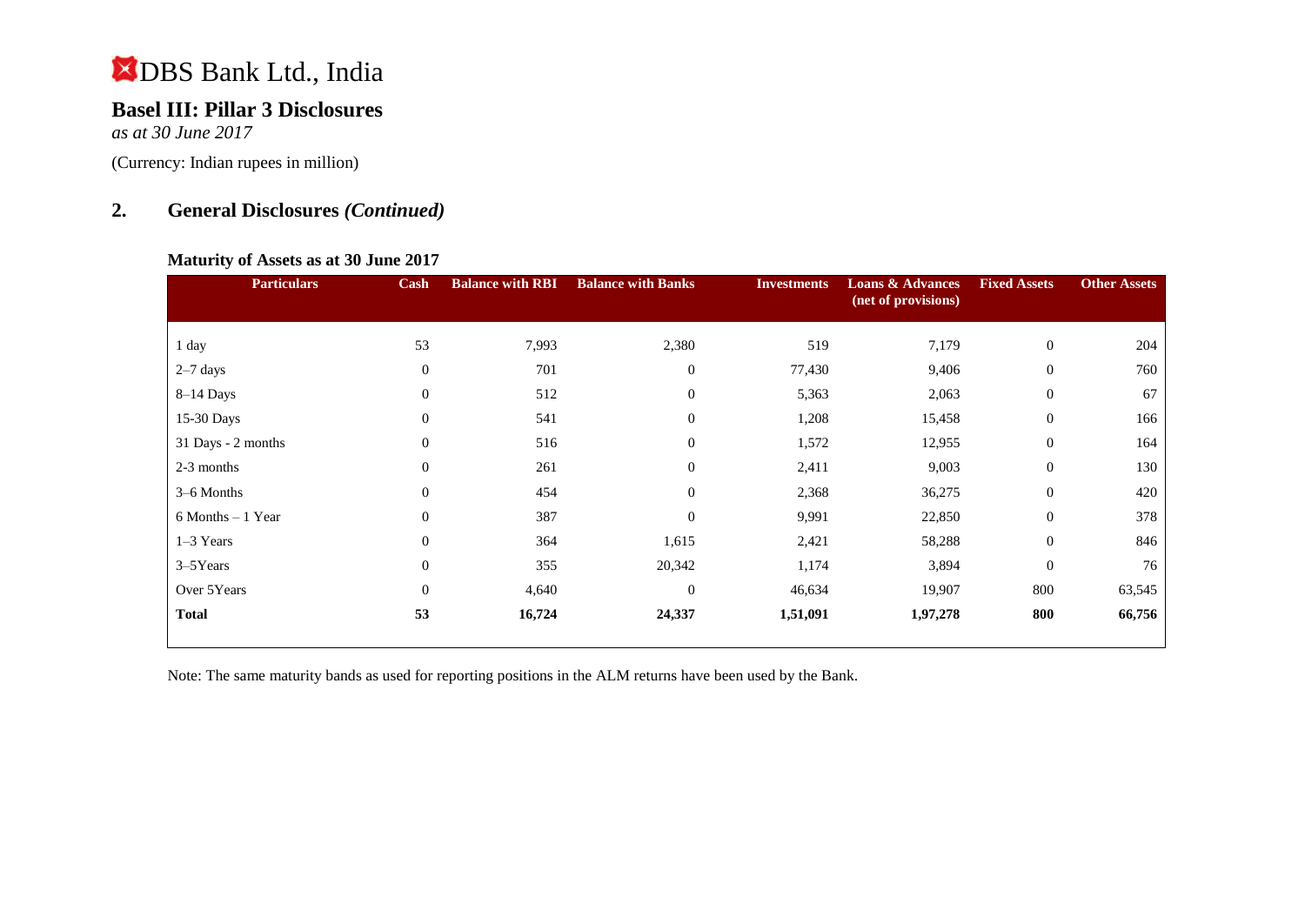## **Basel III: Pillar 3 Disclosures** *(Continued)*

*as at 30 June 2017*

(Currency: Indian rupees in million)

## **2. General Disclosures** *(Continued)*

## **Classification of NPA's**

| <b>30 Jun 17</b> |
|------------------|
|                  |
| 9,185            |
| 3,667            |
| 3,652            |
| 1,282            |
| 584              |
|                  |
|                  |

## **Movement of NPAs and Provision for NPAs**

|   | <b>Particulars</b>                                                | 30 Jun 17 |
|---|-------------------------------------------------------------------|-----------|
| A | Amount of NPAs (Gross)                                            | 9,185     |
| B | Net NPAs                                                          | 4,918     |
| C | <b>NPA Ratios</b>                                                 |           |
|   | Gross NPAs to gross advances (%)                                  | 4.56%     |
|   | Net NPAs to net advances (%)                                      | 2.49%     |
| D | Movement of NPAs (Gross)                                          |           |
|   | Opening balance as of the beginning of the financial year         | 8,384     |
|   | <b>Additions</b>                                                  | 1,193     |
|   | Reductions on account of upgradations / recoveries / write - offs | 392       |
|   | Closing balance<br>$\overline{\phantom{a}}$                       | 9,185     |
| E | Movement of Provision for NPAs                                    |           |
|   | Opening balance as of the beginning of the financial year         | 3,759     |
|   | Provision made during the period                                  | 645       |
|   | Write $-$ offs / Write $-$ back of excess provision               | 137       |
|   | Closing balance                                                   | 4,267     |

## **General Provisions**

In accordance with RBI guidelines, the Bank maintains provision on standard advances, standard derivative exposures and provision on Unhedged Foreign Currency Exposure (UFCE). Movement in general provisions is detailed below

| <b>Particulars</b>     |                                                               |       |
|------------------------|---------------------------------------------------------------|-------|
|                        |                                                               |       |
| <b>Opening Balance</b> |                                                               |       |
| Add:                   | Provisions Made During the period                             |       |
| Less:                  | Write off / Write back of Excess provisions during the period | 33    |
|                        | <b>Closing Balance</b>                                        | 1.272 |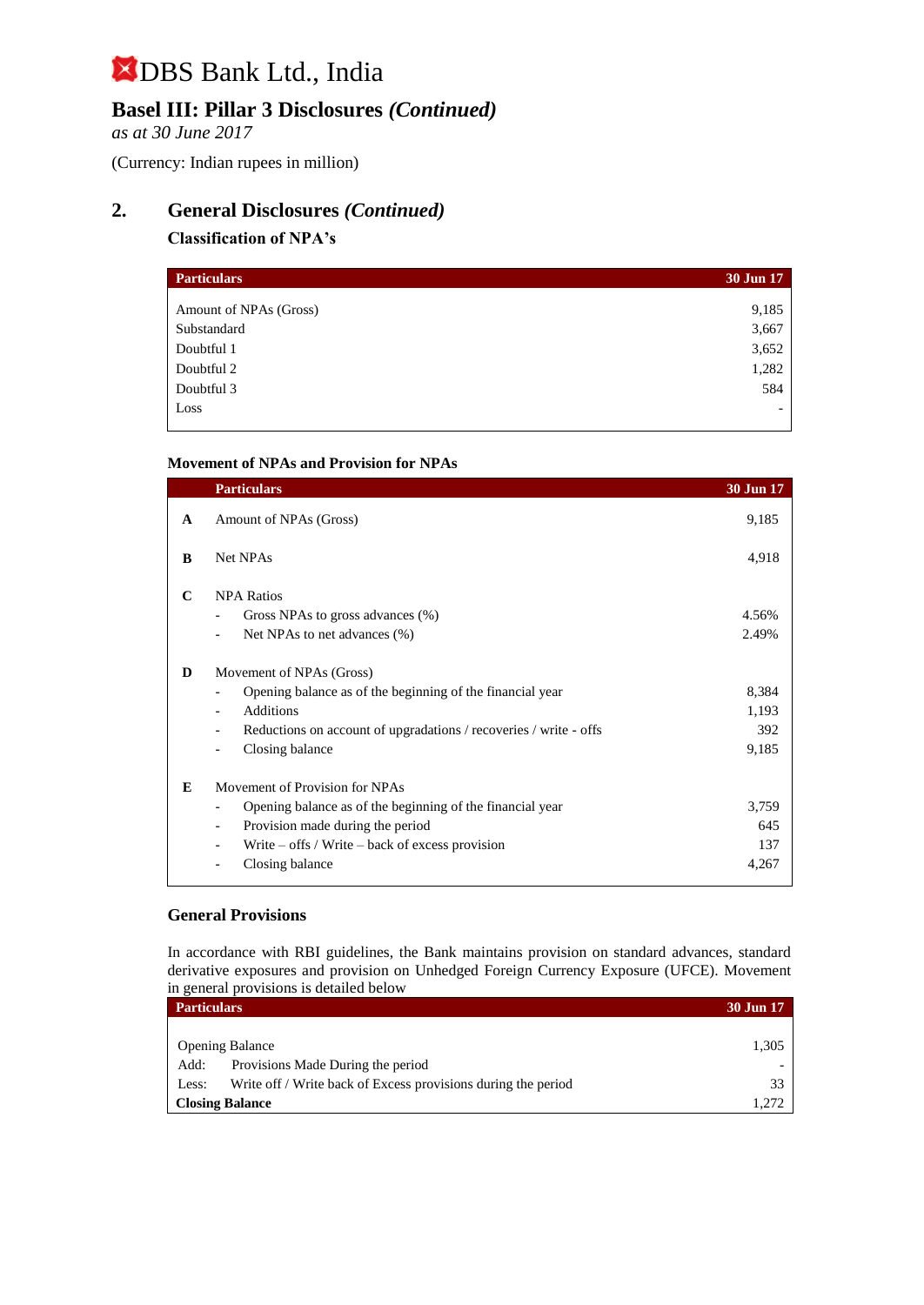## **Basel III: Pillar 3 Disclosures** *(Continued)*

*as at 30 June 2017*

#### (Currency: Indian rupees in million)

#### **Amount of Non-Performing Investments and Provision for NPIs**

Non-Performing Investments and Provision for NPIs is given below:

|   | <b>Particulars</b>                                       | 30 Jun 17 |
|---|----------------------------------------------------------|-----------|
|   | Amount of Non-Performing Investments (Gross)             | 525       |
| B | Amount of provisions held for non-performing investments |           |

### **Movement in Provisions held towards Depreciation on Investments**

Movement in Provisions held towards Depreciation on Investments is given below:

| <b>Particulars</b>                                                     | 30 Jun 17 |
|------------------------------------------------------------------------|-----------|
| <b>Opening Balance</b>                                                 | 440       |
| Provisions made during the year<br>Add:                                | 67        |
| Write off / Write back of excess provisions during the period<br>Less: |           |
| <b>Closing Balance</b>                                                 | 507       |

#### **Industry wise Past Due Loans**

| <b>Particulars</b>                                                      | 30 Jun 17 |
|-------------------------------------------------------------------------|-----------|
| Basic Metal & Metal products - Iron and Steel                           | 3,566     |
| Infrastructure - Communication - Telecommunication and Telecom Services | 3,000     |
| Glass & Glassware                                                       | 298       |
| Rubber, Plastic and their Products                                      | 203       |
| Tourism, Hotel and Restaurants                                          | 189       |
| Paper and Paper Products                                                | 131       |
| Wood and Wood Products                                                  | 126       |
| <b>Trading Activity</b>                                                 | 80        |
| <b>Total</b>                                                            | 7,593     |

#### **Ageing of Past Due Loans**

| <b>Particulars</b>             | 30 Jun 17 |
|--------------------------------|-----------|
| Overdue up to 30 Days          | 3,715     |
| Overdue between 31 and 60 Days | 378       |
| Overdue between 61 and 90 Days | 3,500     |
| Total                          | 7.593     |

The Bank does not have overseas operations and hence amount of NPAs and past due loans are restricted to the domestic segment.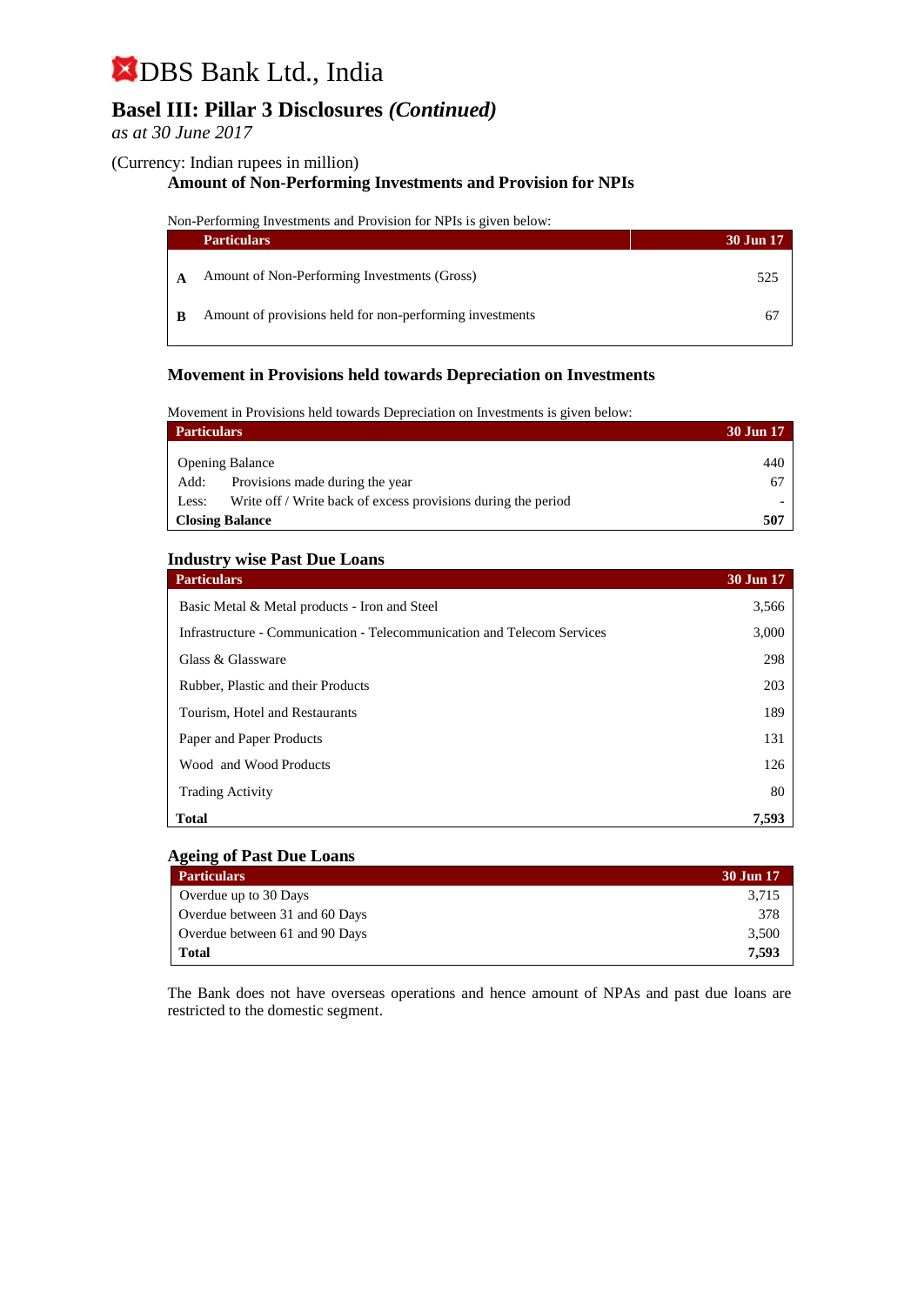## **Basel III: Pillar 3 Disclosures** *(Continued)*

*as at 30 June 2017*

### (Currency: Indian rupees in million)

| <b>Industry wise NPAs</b>                                         |                                |                                     |  |
|-------------------------------------------------------------------|--------------------------------|-------------------------------------|--|
| <b>Particulars</b>                                                | <b>Amount of</b><br><b>NPA</b> | <b>Specific</b><br><b>Provision</b> |  |
| Paper & Paper Products                                            | 2,583                          | 1,038                               |  |
| Basic Metal & Metal products - Iron and Steel                     | 2,145                          | 552                                 |  |
| Construction                                                      | 1,761                          | 755                                 |  |
| Infrastructure - Transport - Roadways                             | 623                            | 435                                 |  |
| <b>Trading Activity</b>                                           | 486                            | 343                                 |  |
| <b>Computer Software</b>                                          | 378                            | 337                                 |  |
| Food Processing - Edible Oils and Vanaspati                       | 286                            | 209                                 |  |
| <b>Professional Services</b>                                      | 237                            | 237                                 |  |
| Electricity (generation-transportation and distribution) - Others | 218                            | 115                                 |  |
| Textiles - Others                                                 | 147                            | 147                                 |  |
| Gas/LNG (storage and pipeline)                                    | 145                            | 22                                  |  |
| Other Metal and Metal Products                                    | 143                            | 55                                  |  |
| Chemicals and Chemical Products (Dyes, Paints, etc.) - Drugs and  |                                |                                     |  |
| Pharmaceuticals                                                   | 22                             | 11                                  |  |
| Beverages (excluding Tea & Coffee) - Others                       | 10                             | 10                                  |  |
| Retail Trade                                                      |                                |                                     |  |
| <b>Total</b>                                                      | 9,185                          | 4,267                               |  |

## **Industry wise General Provisions**

| <b>Particulars</b>                                                               | 30 Jun 17 |
|----------------------------------------------------------------------------------|-----------|
| <b>Banks</b>                                                                     | 271       |
| Infrastructure - Telecommunication                                               | 173       |
| Construction                                                                     | 101       |
| <b>Financial Institutions</b>                                                    | 73        |
| Non-Banking Financial Institutions/Companies                                     | 65        |
| Infrastructure - Energy - Oil/Gas/Liquefied Natural Gas (LNG) storage facility   | 54        |
| <b>Retail Others</b>                                                             | 49        |
| Chemicals and Chemical Products (Dyes, Paints, etc.) - Drugs and Pharmaceuticals | 44        |
| Other Industries                                                                 | 39        |
| Petroleum (non-infra), Coal Products (non-mining) and Nuclear Fuels              | 34        |
| Mining and Quarrying - Others                                                    | 32        |
| Vehicles, Vehicle Parts and Transport Equipments                                 | 28        |
| Food Processing - Edible Oils and Vanaspati                                      | 27        |
| Basic Metal & Metal products - Iron and Steel                                    | 24        |
| Chemicals and Chemical Products (Dyes, Paints, etc.) - Others                    | 23        |
| Food Processing - Others                                                         | 22        |
| All Engineering - Others                                                         | 21        |
| Infrastructure - Transport - Ports                                               | 20        |
| <b>Metal and Metal Products</b>                                                  | 19        |
| Infrastructure - Electricity (generation-transportation and distribution)        | 18        |
| Chemicals and Chemical Products (Dyes, Paints, etc.) - Fertilisers               | 17        |
| Petro-chemicals                                                                  | 15        |
| Rubber, Plastic and their Products                                               | 13        |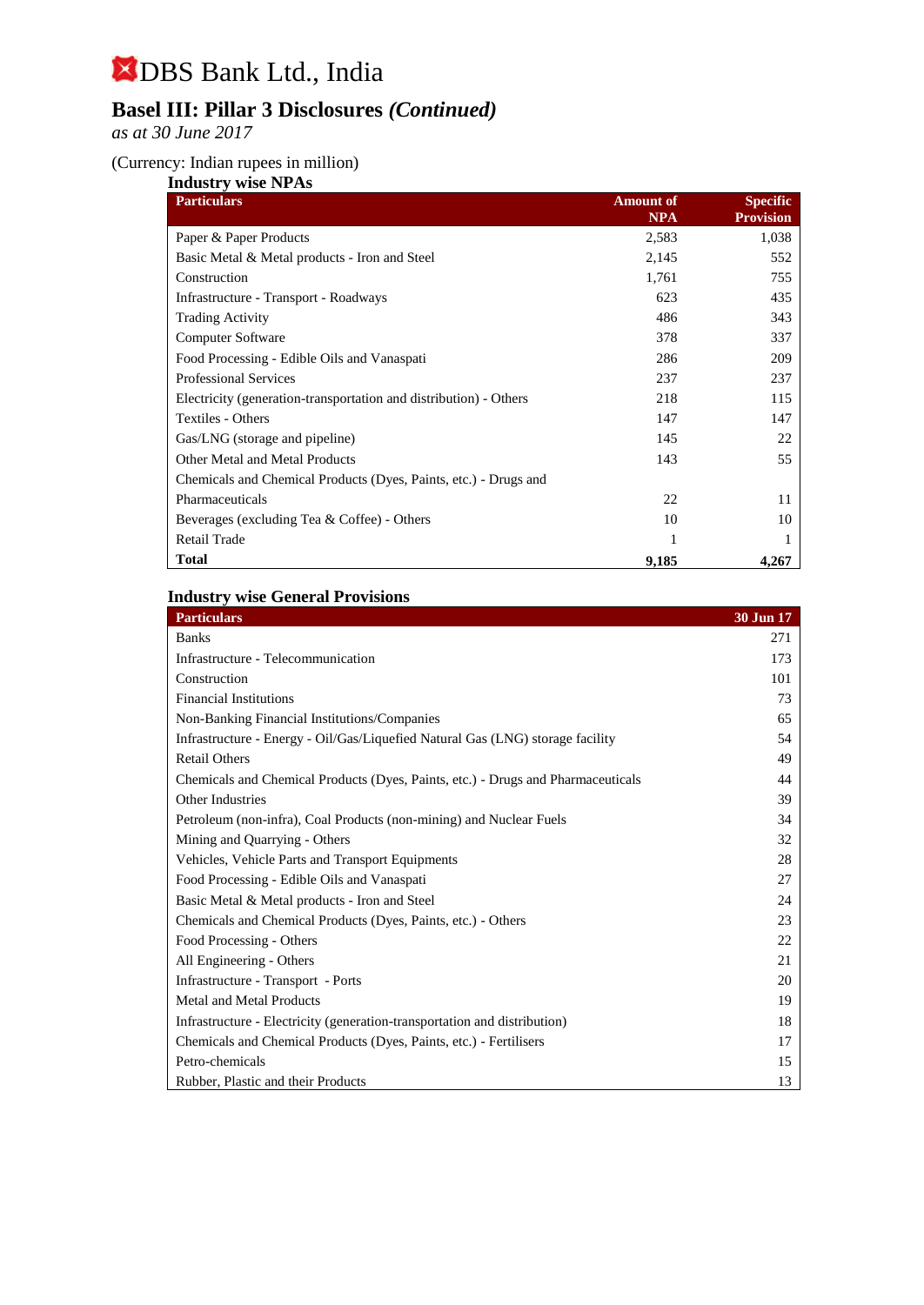## **Basel III: Pillar 3 Disclosures** *(Continued)*

*as at 30 June 2017*

(Currency: Indian rupees in million)

**Industry wise General Provisions (Continued)**

| <b>Particulars</b>                            | 30 Jun 17 |
|-----------------------------------------------|-----------|
| Wholesale Trade (other than Food Procurement) | 12        |
| <b>Other Services</b>                         | 12        |
| <b>Trading Activity</b>                       | 11        |
| <b>Transport Operators</b>                    |           |
| <b>Professional Services</b>                  |           |
| All Engineering - Electronics                 | 6         |
| Textiles - Others                             | 6         |
| Tourism, Hotel and Restaurants                | 5         |
| Wood and Wood Products                        | 4         |
| Paper and Paper Products                      | 3         |
| Computer Software                             | 3         |
| Infrastructure - Energy - Others              | 3         |
| <b>Beverages</b>                              | 3         |
| Food Processing - Tea                         | 3         |
| Leather and Leather products                  |           |
| Glass & Glassware                             |           |
| Food processing - Coffee                      |           |
| <b>Cement and Cement Products</b>             |           |
| Food Processing – Sugar                       |           |
| <b>Total</b>                                  | 1.272     |

### **Industry wise Specific Provisions (net of write-backs) during the period**

| <b>Particulars</b>                            | <b>30 Jun 17</b> |
|-----------------------------------------------|------------------|
| Construction                                  | 309              |
| Paper and Paper Products                      | 238              |
| Metal and Metal Products                      | 55               |
| Basic Metal & Metal products - Iron and Steel | ◠                |
| <b>Other Industries</b>                       | (17)             |
| <b>Beverages</b>                              | (79)             |
| <b>Total</b>                                  | 508              |

The Bank does not have overseas operations and hence amount of NPAs and past due loans are restricted to the domestic segment.

#### **Industry wise write-off's**

There were no write-off's during the current period.